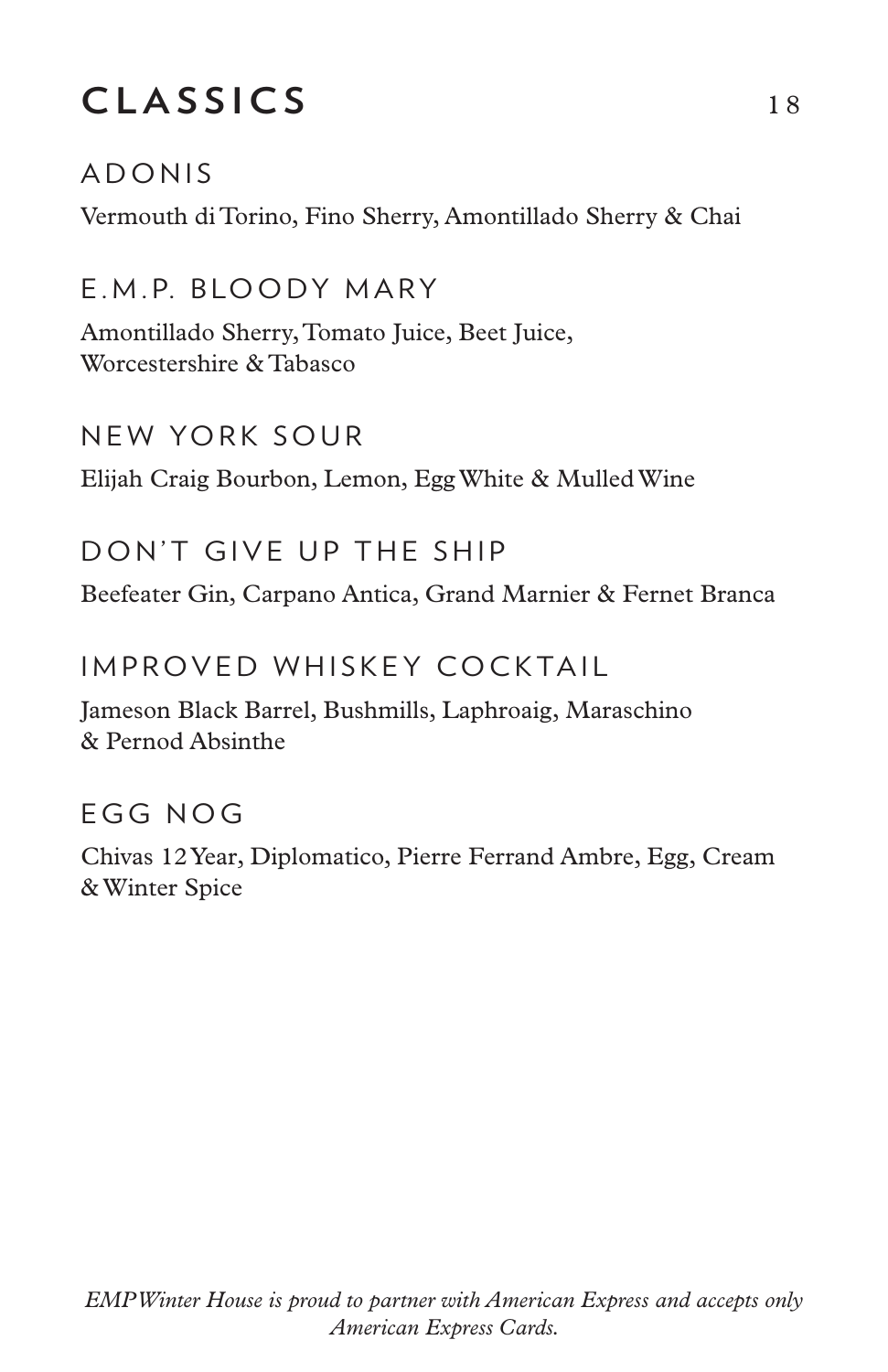## **FRESH TRACKS** 18

## KOALA PEAR

Beefeater Gin, Pear Brandy, Cocchi Americano, Lemon, Eucalyptus & Bay Leaf

### END OF DISCUSSION

Avion Silver Tequila, Sombra Mezcal, Jalapeño, Green Chartreuse & Lemon

#### MAD GNOME

Elyx Vodka, Vermouth di Torino, Pale Cream Sherry, Coffee & Chai *Copper Gnomes available for purchase for \$100*

#### V.O.C .

Old Duff Genever, St. George Dry Rye Gin, Maple, Ginger, Cinnamon & Lemon

#### VOODOO DOWN

Elijah Craig Bourbon, St. Germain, Mount Gay Black Barrel Rum, Lemon, Honey & Ginger

#### DR. KANANGA

Diplomatico Rum, Jamaican Rum, Orgeat, Velvet Falernum, Cinnamon Brown Butter & Walnut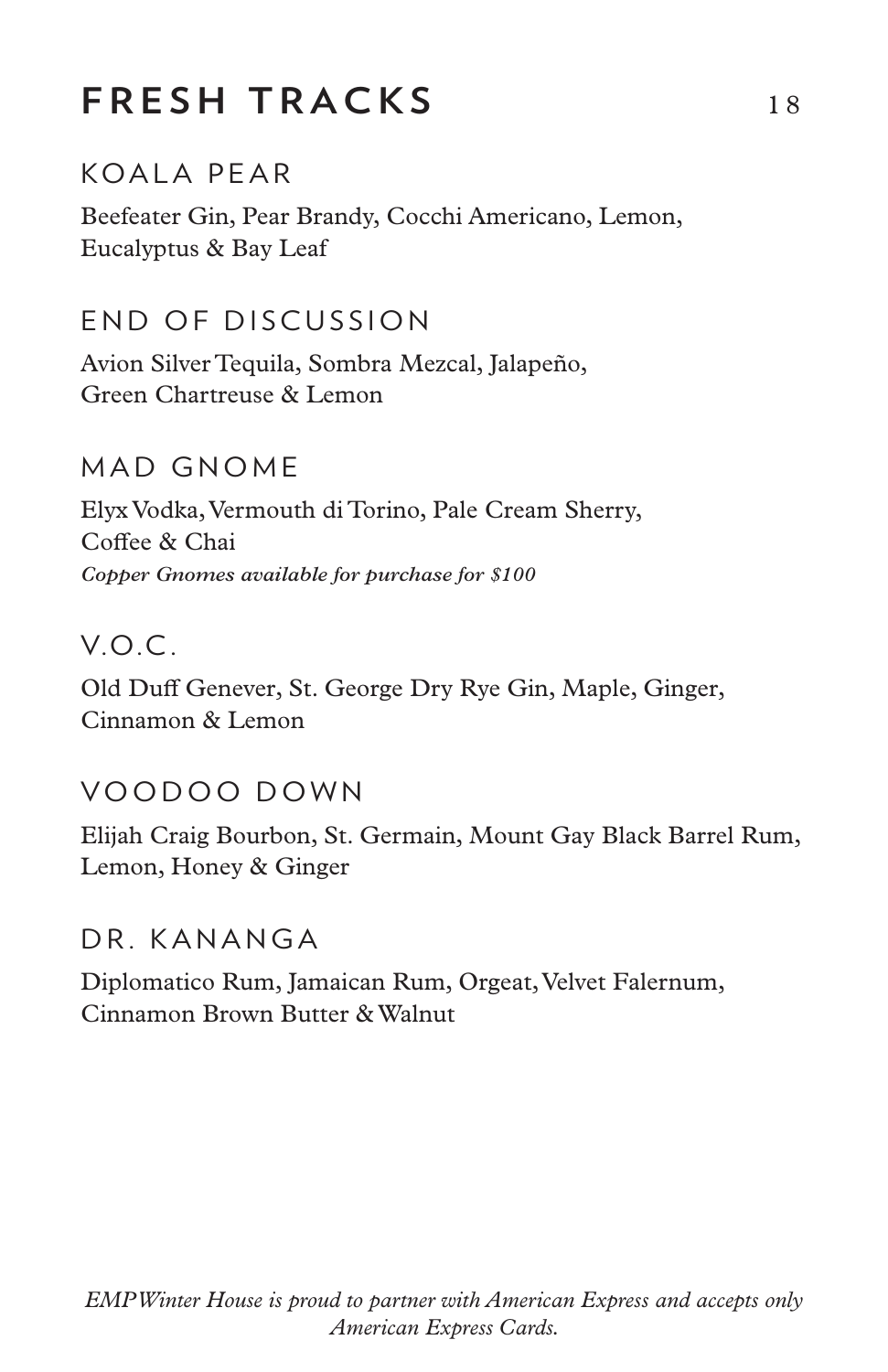# **APRÈS SKI** 18

## FIG & THISTLE

Avion Blanco Tequila, Cardamaro, Lemon & Fig Leaf

### MOTT & MULBERRY

Old Overholt Rye, Amaro Abano, Apple Cider, Lemon & Demerara

### **HFARSAY**

Vida Mezcal, Nonino Amaro, Moscatel & Pimento Dram

### **CAMEO**

Lairds 7½ Year Apple Brandy, Cocchi Americano, Cocchi di Torino, Pear Brandy, Yellow Chartreuse & Avua Amburana

### BROWN SUGAR

Diplomatico Rum, Rittenhouse Rye, Cynar East India Solera Sherry & Mole

## GENTLEMEN'S EXCHANGE

Rittenhouse Rye, Cocchi Vermouth di Torino, Suze, Foro Amaro & Cold Brew